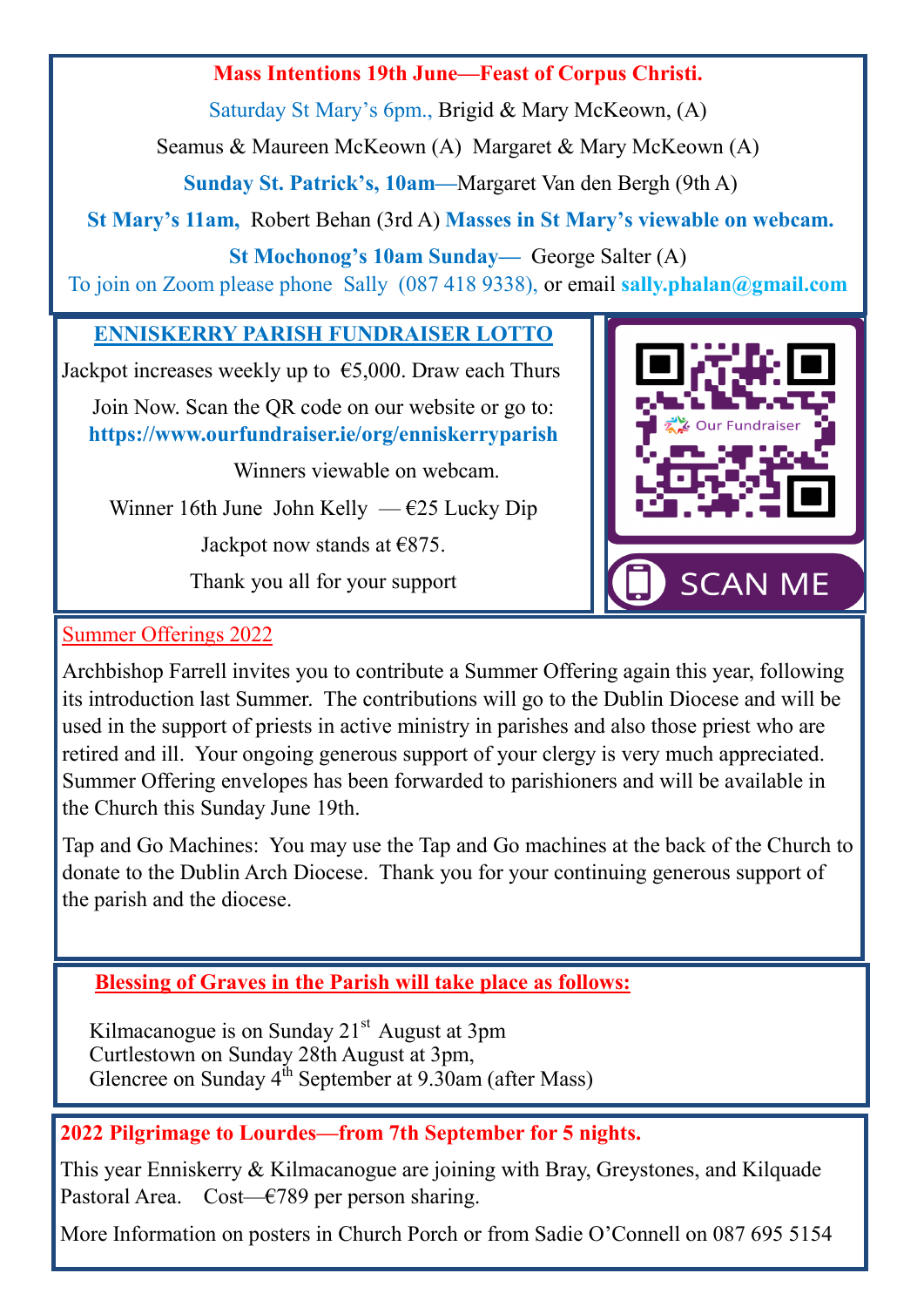#### **Celebratory Mass for Sacramental Recipients - 11.00 a.m. Sunday 26th June, St. Mary's Parish Church**

Over the last few years, it has been difficult for us as a Parish community to properly celebrate with those who received the Sacraments of Baptism, Eucharist (First Holy Communion) and Confirmation.

We would now like to extend a special invitation to all the children who received those Sacraments in St Mary's Church over the last three years, along with their families, to a celebratory Mass on **Sunday 26th June** at **11.00 am** in **St. Mary's Parish Church, Enniskerry.**

We would love as many children as possible to be involved in this Mass and invite the children to wear their First Holy Communion outfits if they wish.

#### **Curtlestown Cemetery Maintenance**

On Tuesday of this week there was a great turnout of volunteers to cut the grass in Curtlestown Cemetery. It was wonderful to see the enthusiasm and they completed the grass cutting for the whole Cemetery that evening. Many of the volunteers were the younger generation which was great to see. The Parish would like to express its sincere thanks and appreciation to all these volunteers. It proves that 'many hands make light work'. God bless everyone involved.

#### **COVID-19 UPDATE – 22.05.22**

**Please continue to:**

**SANITISE YOUR HANDS ON ENTRY AND EXIT**

#### **WEAR AN APPROPRIATE FACE COVERING**

# **KEEP YOUR DISTANCE FROM ANYBODY OUTSIDE OF YOUR HOUSEHOLD GROUP DO NOT ATTEND IF YOU ARE EXPERIENCING ANY COMMON SYMPTOM OF COVID-19**

#### **GET VACCINATED WHEN ADVISED**

The above precautions are recommended in order to reduce the spread of Covid-19, in particular to those for whom infection presents a higher risk of serious illness.

If you do not feel comfortable attending a weekend Mass, please consider attending a weekday Mass instead, or participating via webcam.

**The Meals on Wheels service** operates in Enniskerry and Kilmacanogue and delivers hot meals every Tuesday and Thursday to older people in their homes. It's an opportunity to connect with the community and provide a hot meal and social contact call to older people in the area. We are looking for volunteer drivers who can give up 2 or 3 hours twice a month to facilitate this much needed service.

Interested volunteers may contact Maoiliosa Kelly on 086 832 2466 for further information.

**Coffee morning** is being held in Parochial Hall beside Poppies each Monday morning 10 am – 12noon to welcome our Ukrainian visitors.

English classes for Ukrainians are continuing each Tuesday 7pm – 9pm in Parochial Hall if you know anybody who would like to attend.